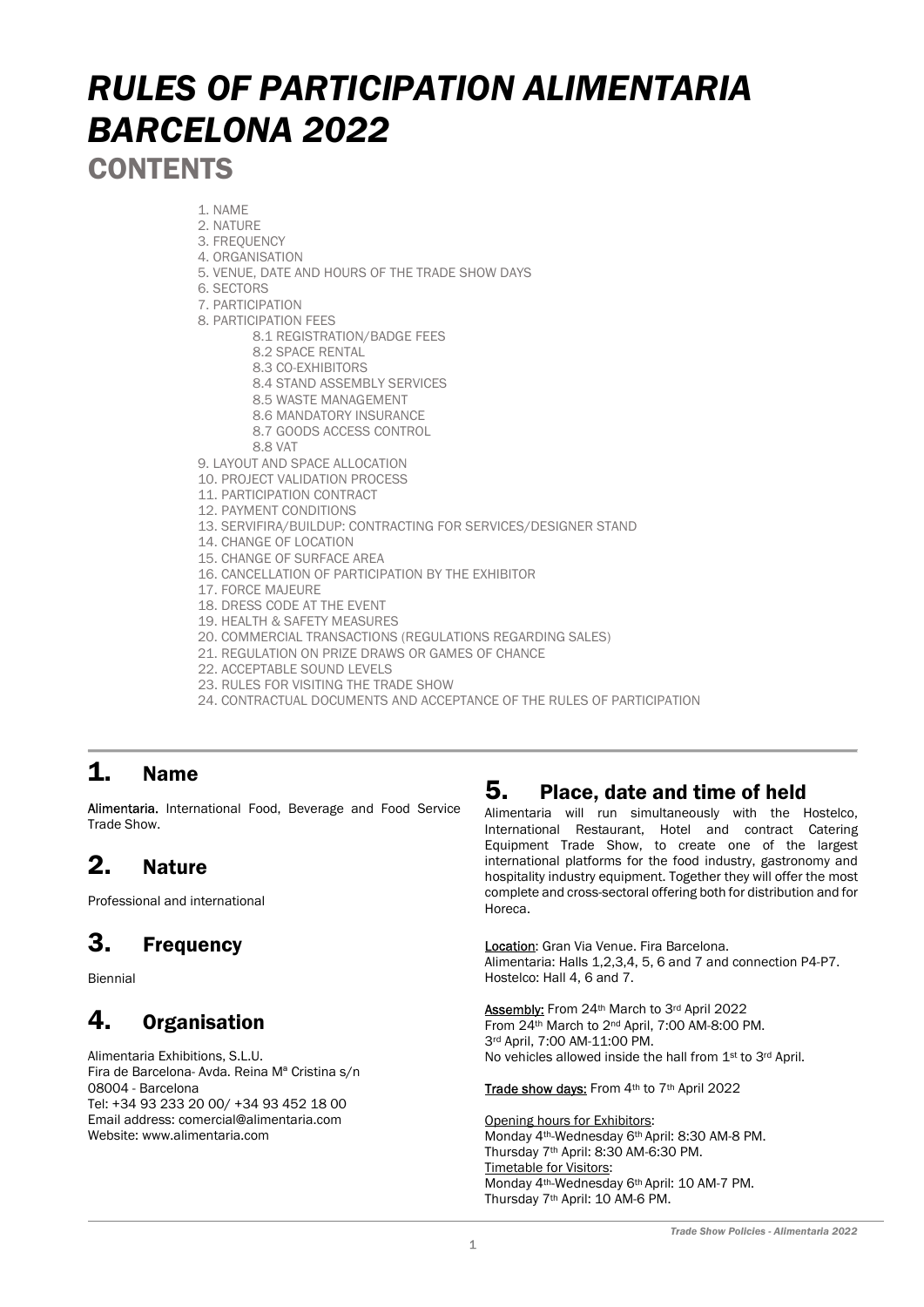#### Dismantling: From 8th to 12nd April 2022

Thursday 7th April, 7 PM-11 PM, goods can be removed and vehicle access to Las Ramblas from the venue will be managed through the Sot del Migdia platform.

From 8th to 12nd April: 8:00 AM-8:00 PM.

Exhibitors should note that for the good image of the Trade Show to the buyers attending, on Thursday From 7th April it is strictly forbidden to leave their stand, leave it unattended or empty of products, except in cases of force majeure, before the scheduled end of the show, i.e. 6 PM. The Organiser may impose a fine of €3,000.

The Organiser may modify assembly times if considers it necessary.

## 6. Sectors

The organisers reserve the right to immediately withdraw any products that do not qualify in one of the sectors represented at the Trade Show.

LANDS OF SPAIN GROCERY PRODUCTS INTERNATIONAL HALLS SNACKS, BISCUITS & CONFECTIONERY MEDITERRANEAN FOODS INTERCARN INTERLACT **EXPOCONSER** ALIMENTARIA TRENDS - ORGANIC FOODS ALIMENTARIA TRENDS - FUNCTIONAL FOODS ALIMENTARIA TRENDS - FINE FOODS ALIMENTARIA TRENDS - FREE FROM ALIMENTARIA TRENDS - HALAL FOODS RESTAURAMA THE ALIMENTARIA PREMIUM **FOODTECH** 

## 7. Participation

Once the participation application form has been received, the Organiser will issue a first invoice for the registration/badge fees for the opening of the participation dossier.

The Exhibitor will be entitled to be allocated a space in the event once their application has been completed and the invoice for the registration/badge fees has been paid.

Once the Exhibitor has been allocated their space, the Organiser will issue the corresponding electronic contract for review and subsequent electronic signature, followed by the invoice for the space or stand package depending on the service contracted. At that point they will become an Exhibitor in the Trade Show.

It is not possible to register for the Trade Show if you have due and outstanding debts to Fira Barcelona/Alimentaria Exhibitions SLU.

### 8. Participation fees

#### 8.1. REGISTRATION/BADGE FEES

The registration/badge fee for a direct exhibitor for the opening of the participation dossier is €970 per company.

The opening of the participation dossier includes the following items and minimum services: opening of the participation dossier, administration, insertion in the Exhibitors and Products Catalogue, access to the Alimentaria Matchmaking System to arrange meetings with buyers, Wi-Fi connection, 5 Exhibitor badges and 20 one-day electronic invitations, and basic cleaning of the stand (floor and emptying of waste paper baskets).

Prices do not include VAT. Businesses domiciled for tax purposes outside Spain are exempt from paying VAT.

For reasons of security and access control, we would like to remind you that it is compulsory to customise Exhibitor badges. Entrance badge is individual and non-transferable for all assistants to access to the venue. It will be **obligatory** to have the badge/entrance always available. For more information see the section "Rules for visiting the Trade Show''.

#### 8.2. SPACE RENTAL

The fees by floor surface area are as follows:

| 1 Street                | €198 per m <sup>2</sup>  |
|-------------------------|--------------------------|
| 2 Streets               | €215 per m <sup>2</sup>  |
| 3 Streets               | € 225 per m <sup>2</sup> |
| Island                  | €240 per m <sup>2</sup>  |
| Outside: (open air)     | €170 per m <sup>2</sup>  |
| Supplement double floor | €95 per m <sup>2</sup>   |

Prices do not include 10% VAT. Businesses domiciled for tax purposes outside Spain are exempt from paying VAT.

Check with your sales agent for participation options through packages.

#### 8.3 CO-EXHIBITORS

Exhibitors can authorise other businesses to share their stands as co-Exhibitors by paying €120 in registration/badge fees and filling out the form provided by the Trade Show which describes the rights of co-Exhibitors.

The payment of this fee is required to enable the co-Exhibitor to have access to publication of their information in the Exhibitors and Products Catalogue and to the Alimentaria Matchmaking System tool for arranging business meetings, have Exhibitor badges and be able to contract additional services during the Trade Show.

#### 8.4. STAND ASSEMBLY SERVICES

The company in charge of the assembly of the stand must pay Fira de Barcelona the fees described in the Online Services Catalogue for stand assembly services before beginning assembly. These fees are set according to the following types of assembly:

- Carpet or wooden floor...............€2.50 per m²
- Modular Stand.....................€5.20 per m²
- Designer stand €8.10 per m²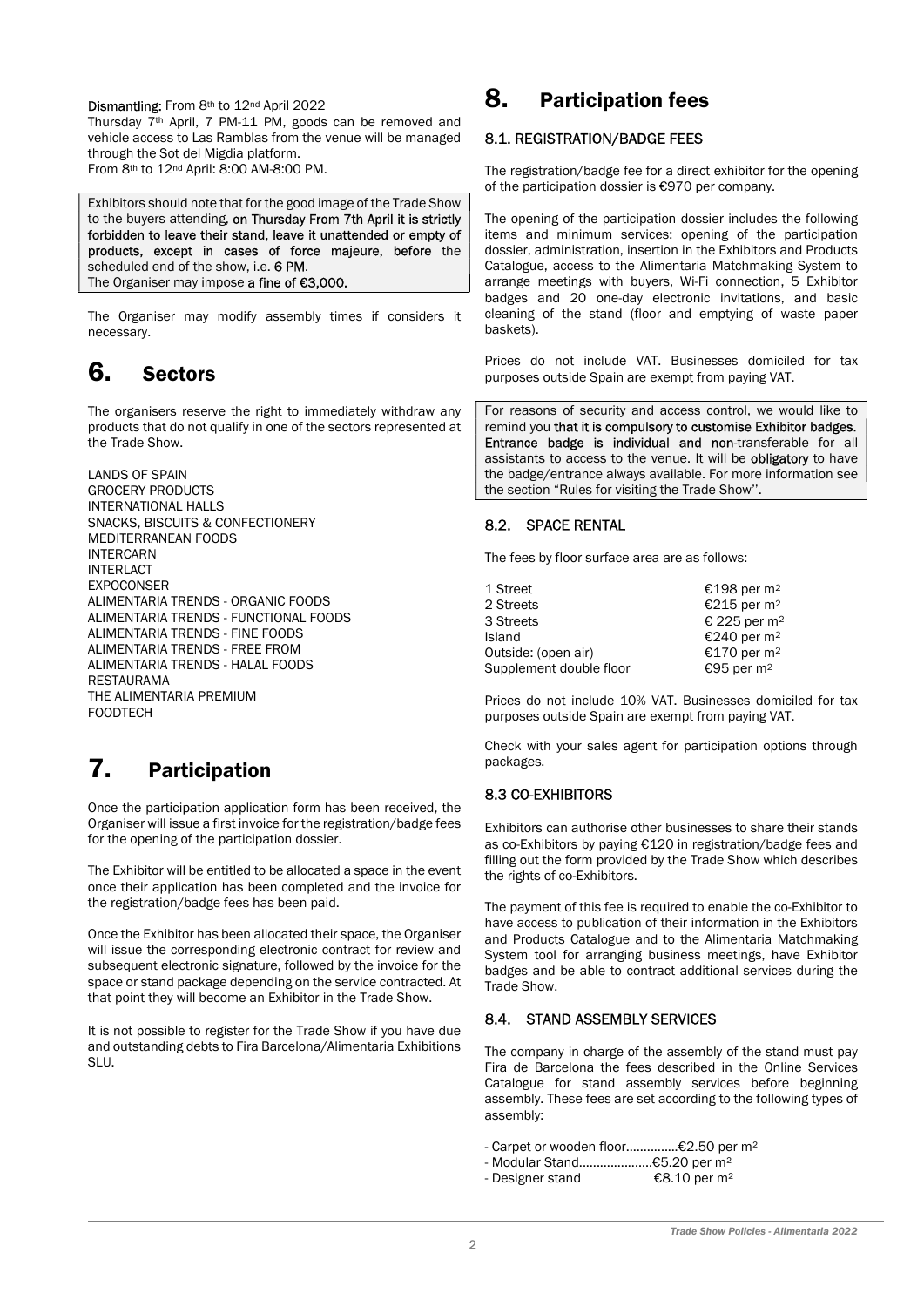Prices do not include 10% VAT. Businesses domiciled for tax purposes outside Spain are exempt from paying VAT.

If purchasing a stand package from **SERVIFIRA** (www.servifira.com), or BUILDUP (www.buildupfira.com), the customer will not be charged for the Assembly Service Fee.

All Exhibitors/assemblers/decorators with due and outstanding debts to Fira Barcelona and/or Alimentaria Exhibitions, SLU., regardless of the Trade Show/Year/Activity the debt relates to, will not be allowed to assemble any stand.

Assembly Service Fees must be paid for before assembly as a condition of issue of assembly badges. If payment is not made, the badges cannot be collected.

Each stand has a single Assembly Service Fee and this cannot be billed to two businesses or decorators. (1 contract  $=$  1 stand = 1 service fee).

Any personnel entering the Venue who are not employed by the Exhibitor must provide the Customer Services Department with their full name and ID/Passport for issue of their assembly ID badges.

#### 8.5 WASTE DISPOSAL AND MANAGEMENT

The company responsible for stand construction or decoration will be responsible for removing waste generated daily, during both assembly and dismantling periods.

The fire prevention policy prohibits the accumulation of waste in the stands and their storage areas, as well as in the corridors and shared spaces. For this purpose, the assembly companies may have a bin inside the venue. Waste must be removed at the end of each day. The collection of material is only permitted within the limits of the stand.

The management of waste removal may be carried out by the Exhibitor itself or by contracting the service through the Services Catalogue (e-Commerce) in the Exhibitors' Area or at the CIS – Exhibitor Service Centre counter during assembly, trade show days and dismantling.

In the event that waste of whatever nature is left behind at the end of the dismantling period, the Exhibitor will incur a fine of up to €50 per m2 occupied.

Other waste management companies unrelated to Fira de Barcelona must be accredited in order to offer their services at the venue and must pay the relevant fees to gain access.

The use of bathroom sinks is not permitted for assembly and dismantling work; the indicated industrial sinks must be used for these activities.

Remember that batteries, oils, light bulbs, paints, solvents and any other toxic or chemical product, in general, must be properly recycled.

At the end of the dismantling period, the contracted surface area must be completely clean, including the removal of adhesive tapes from carpets and any other materials. At the end of this period, Exhibitors who leave waste will be responsible for the cost.

#### 8.6 OBLIGATORY INSURANCE

Multi-Risk Insurance for Material Damage and Civil Liability is obligatory, and as a result all Exhibitors are subject to it as a result of their participation in the show, through the insurance policy contracted by FIRA BARCELONA for all Exhibitors. That policy includes the following cover for Material Damage and Civil Liability insurance.

#### 8.6.1. MATERIAL DAMAGE INSURANCE COVERAGE

- This includes physical damage to ensured goods that are on display as a result of one of the covered risks, with the limit of the sum insured at  $\epsilon$  20,000.00 for a First Risk per Exhibitor.
- This includes attendance costs at the exhibition, understood as duly justified costs of travel, advertising, hotels, fees for staff involved in attending to the public and maintenance of the stand incurred by the Exhibitor, with the limit of the sum insured at  $\epsilon$ 10,000.00 for a First Risk per Exhibitor.

These expenses will be compensable when participation is definitively cancelled because of an occurrence covered by the Material Damage Insurance, before the start of the said participation.

#### Risks Covered:

- Fire, lightning and explosion
- Extensive Risks: vandalism, rain, wind, hail or snow, water damage, smoke damage, terrestrial vehicle impact, falling aeroplanes or spacecraft, sound waves, accidental leakage from automatic fire suppression systems.
- Complementary Guarantees: measures adopted by the authorities, salvage and removal of rubble, filling of fire extinguishing equipment, replacement of files and fire extinguishing expenses.
- Additional Guarantees: goods exposed to the elements, breakage of windows and glass and electrical damage to electrical or electronic equipment.
- Catastrophic Risks: flood, earthquake, atypical cyclonic storms, hurricane, tsunami, volcanic eruption, terrorism, civil unrest, actions by armed forces and security forces in times of peace.
- Excesses: the Exhibitor accepts an excess of € 300 per claim involving Material Damage and € 300 per claim involving Attendance Costs.
- Damage and loss resulting from burglary, robbery, theft and employee disloyalty are excluded from the coverage.

#### 8.6.2. CIVIL LIABILITY INSURANCE COVERAGE

Includes all claims derived from material damage and/or bodily harm and their consequences to third parties, for which the Exhibitor may hold civil liability.

FIRA BARCELONA holds the status of a third party in relation to the Exhibitor, and as a result coverage includes material damage and/or bodily harm and any consequences thereof to FIRA BARCELONA, for which the Exhibitor is assigned civil liability.

It includes any claims resulting from bodily harm as a result of workplace accidents suffered by the employees of the Exhibitor, for which the Exhibitor is held civilly liable.

It includes any claims resulting from bodily harm due to food poisoning, for which the Exhibitor is held civilly liable.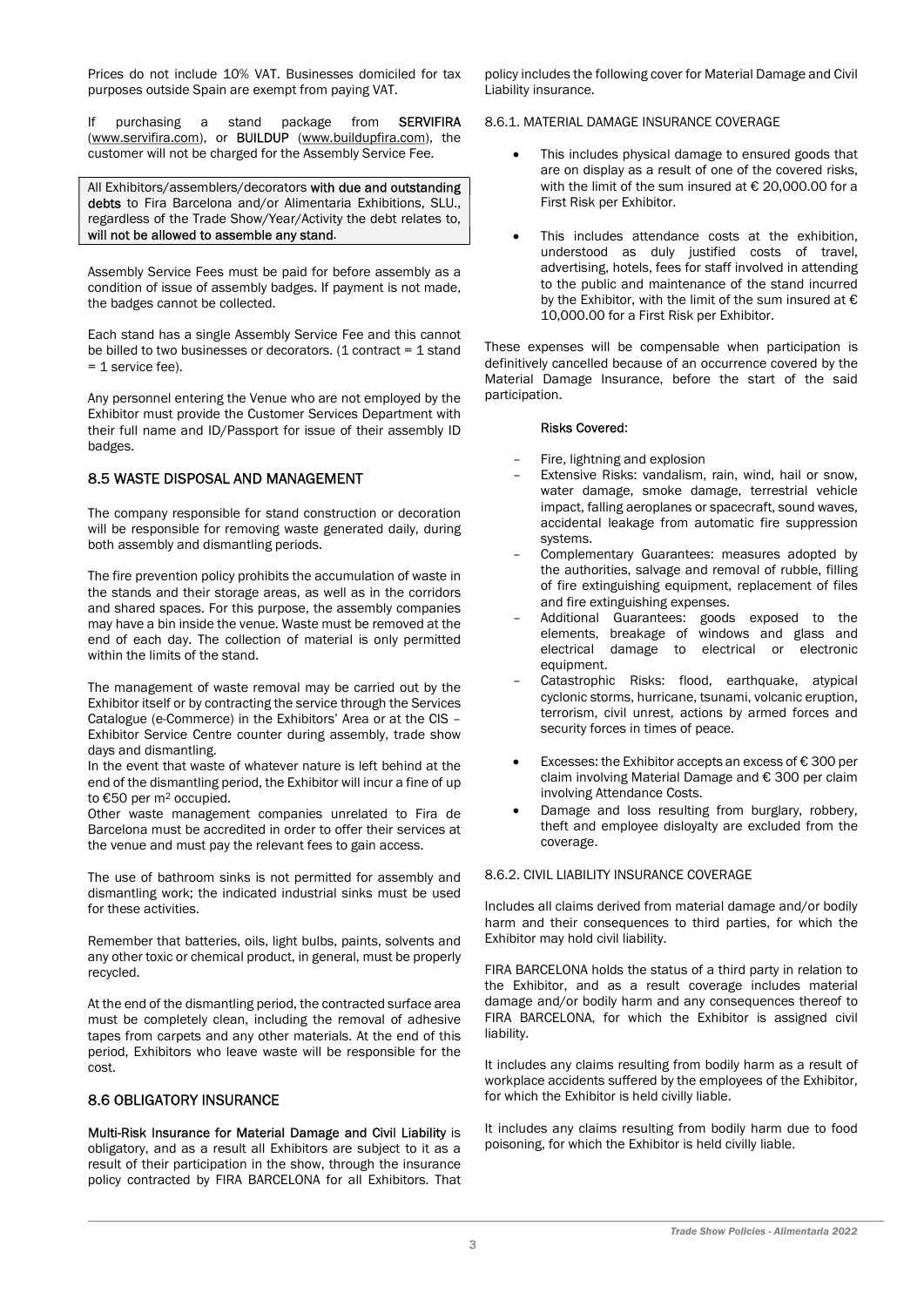A limit of € 300,000.00 is established per claim and Exhibitor, with a sub-limit of € 150,000.00 per victim in case of workplace accident.

An overall limit per claim and Trade Show of € 1,500,000.00 is established for all Exhibitors.

Excesses: The Exhibitor accepts an excess of € 300 per claim.

8.6.3. LEGAL PROVISIONS

#### Processing Incidents

Should an incident occur, the Exhibitor must contact the Head of Services for the Hall, who will help them and will handle the incident together with our Risk Control Service.

In the event of vandalism, the reporting of the incident must be accompanied with the original report to the police, which must have been presented within 24 hours of the occurrence of the said incident.

#### Excesses

Any excess will be covered exclusively by the Exhibitor, with FIRA BARCELONA having complete indemnity.

#### $\triangleright$  Main Excluded Goods

 Goods that are not part of the exhibition, except for goods belonging to employees.

 Goods that are not located within the premises of the Trade Show venue.

 Money, deeds, jewels, works of art and objects of value.

#### $\triangleright$  Premiums and Coverage

The indicated coverage is subject to change according to the result of annual renewals or modifications which may be made to the terms of the policy.

#### $\triangleright$  Existence of other insurance policies

This policy serves in excess or defect of any policy that each Exhibitor may have at the time of the incident.

#### Documentation

Exhibitors may ask FIRA BARCELONA for an Insurance Certificate certifying the premiums and coverage of the policy, provided by the insurance company.

#### 8.7. GOODS ACCESS CONTROL

In order to ensure the security of the facilities and to allow appropriate ease of transit within the Gran Via venue entry of vehicles and goods to the venue will be subject to an access fee depending on the type of vehicle and the time in the venue.

Those fees and conditions for access to the venue will be made available to users prior to access through the Services Catalogue (e-Commerce) in the Exhibitors' Area or at t2e CIS – Exhibitor Service Centre counter during assembly, trade show days and dismantling.

#### 8.8. V.A.T.

VAT will be added to all prices stated as required by EU Law. In accordance with that Law, from 2011 the new rules on the localisation of services have been applied such that services between businesses (B2B) related to Trade Shows and any complementary services are taxable in the country in which the recipient is based.

Businesses domiciled outside Spain for tax purposes are exempt from paying VAT.

### 9. Layout and Space Allocation

The distribution and space allocation is the exclusive responsibility of Alimentaria Exhibitions. The process of distribution and allocation of space among businesses that have duly booked a space will run progressively and for the respective sectors from June. Allocation will be based on technical and sectoral considerations related to the event as a whole and the products to be exhibited, and will take into account the following evaluation criteria when setting priority in the choice of spaces: the requested size of stand, how long/often the business has attended the event and the date of<br>booking (sending application plus payment of (sending application plus payment of registration/badge fees).

Prior to allocation of spaces, the Organiser will publish in the Exhibitors' Area the relevant Trade Show policies and notify companies of the process.

A company may not choose a stand with a surface area which is less than 90% of the surface area booked. To have a larger reduction in surface area, the company will be put into the next tranche of allocations.

The planned dates of allocation of spaces may be changed according to the needs of the organiser.

## 10. Project validation process

In order to be able to assemble your stand it is essential to get your project previously validated by the Organiser.

The validation will be issued following receipt and approval of your proposed stand design by the Operations and Logistics<br>Department of the Organiser, (e-mail: Department of the Organiser, operations.alimentaria@firabarcelona.com and phone: (+34) 93 233 20 00 The validation will be sent together with your project.

The project validation will be sent via email before assembly to the Head of Services for the Hall where your stand is located. In case of the project validation has not been issued, the Organiser may stop or make appropriate changes to the assembly of the stand to ensure compliance with applicable provisions.

Projects that have not been approved must be changed as requested.

Once completed, the new design will be sent to the Department of Operations and Logistics for review and approval.

One Validation will be issued for each project. The organiser will send the validation to the person who submitted the design, whether Exhibitor or Designer. Without the validation no space may be constructed.

IMPORTANT: Remember to send this document to your decorator as Assembly Rules.

The Organiser guarantees a CETAC connection (from 16 A) for each stand at least. If a client has more than one CETAC in use and that any of the adjoining stands that must be fed from the same box does not have the minimum connection guaranteed by the show, the Organiser may be forced to demand the removal of one of the existing electrical panels to guarantee the minimum connections for each stand and this may incur extra costs for the affected exhibitors.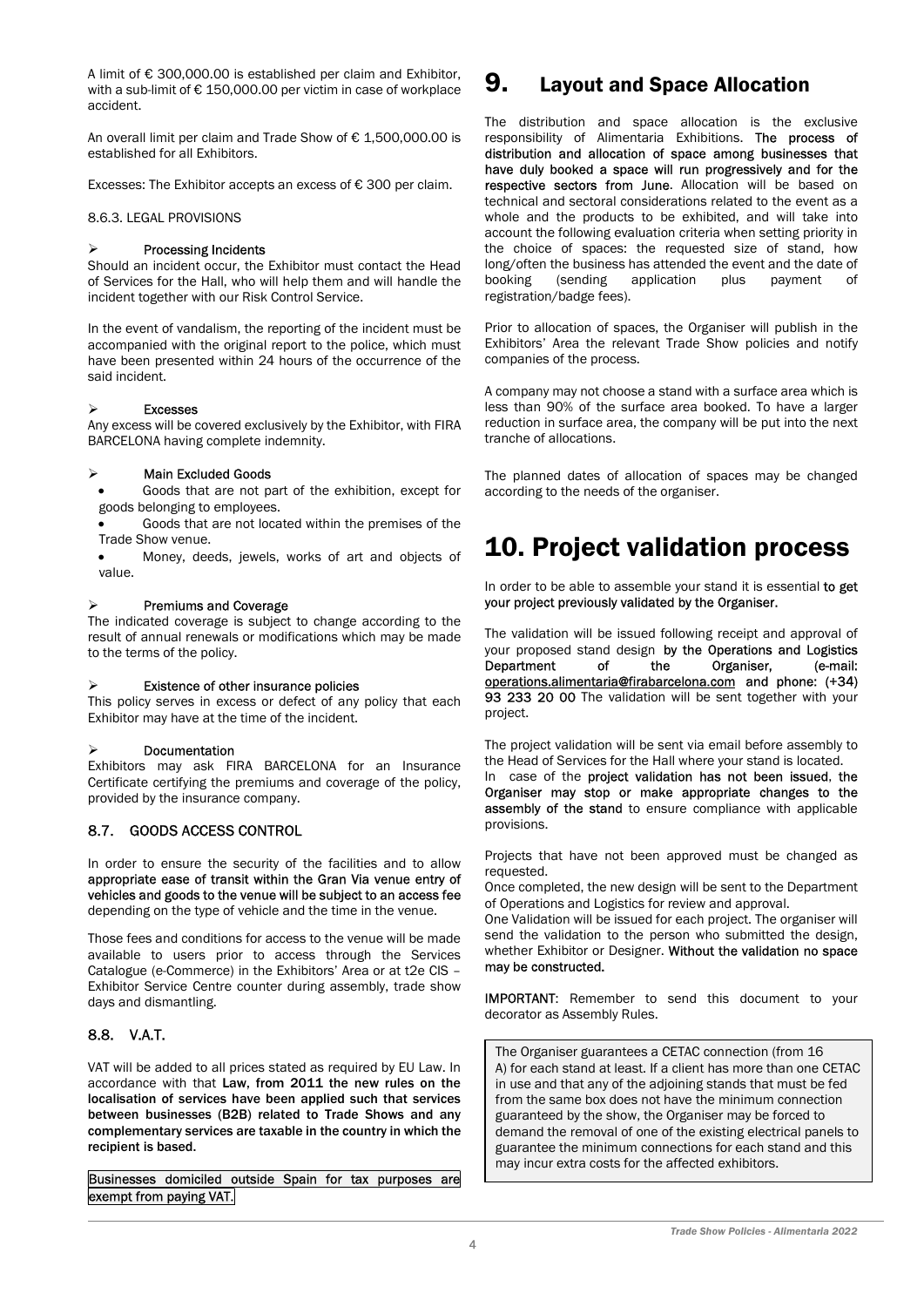## 11. Participation contract

The Organisation will send the Participation Contract to participating companies. There are two types of contract the client may request:

- a) Contracts with a specific location: In which the proposed location and m² allocated will be indicated on a rental basis.
- b) Contracts without a specific location: Reference will only be made to the m² allocated on a rental basis, or the type of package requested by the client.

The signing of this contract entails the acknowledgement and acceptance of the space, of the assigned location, the Rules of Participation in the Trade Show and Fira Barcelona's Regulations on Participation by Exhibitors.

The Participation Contact is only valid for the registered company and for the event on one occasion.

In either of the two types of contract, 3 invoices will be issued with the following dates for payment:

- 1st due date: within 30 days of the invoice date, 25% of the cost of participation.
- 2<sup>nd</sup> due date: 135 days before the assembly date, 25% of the cost of participation.
- <sup>3rd</sup> due date: 45 days before the assembly date, 50% of the cost of participation.

In the event of default of payment deadlines, the Organiser may cancel the participation contract, and have no further liability under the contract and will be free to allocate the space to another company.

If the contract is made nearer to the event than those periods, the payments will be regrouped into 1 or 2 invoices (depending on when the contract is signed), for 100% of the cost of participation and services. From February 7th, 2022 (45 days before assembly) all the participations will be invoiced for 100% with date for payment: invoice date. In any event, all invoices must have been paid in full before the start of stand assembly for the Trade Show.

In contracts without a specific location, the issuance of the participation contract will automatically generate the invoice for the registration/badge fees. Once the contract has been signed, the first invoice for participation will be generated.

In contracts which include a specific location, the space will be allocated as soon as the invoice for the registration fees has been paid.

Once the registration/badge fees have been paid, the Participation Contract will be generated by the Organiser, with the specific location and the m² allocated, as well as the type of package selected and any additional services contracted, as applicable. Once the contract is made, the first invoice for participation fees will be issued.

Remember that the printing or collection of exhibitor and parking passes and other documents will not be possible where there are due and outstanding balances.

### 12. Payment conditions

All invoices must be paid to FIRA INTERNACIONAL DE BARCELONA -Alimentaria Barcelona Trade Show 2022, in one of the following ways:

– Direct debit (only for bank accounts in Spain). If this option is selected, all invoices issued by Fira Barcelona for any Trade Show will be processed using this means of payment. – Certified cheque.

– Cash or credit card, paid at the Fira de Barcelona Customer Service offices.

- Bank transfer to:

#### CAIXABANK, S.A. IBAN: ES49 2100 0927 5602 0001 7660 SWIFT: CAIXESBBXXX

Av. Diagonal, 530, ground floor. 08006 - Barcelona

For your payment to be registered correctly, you must indicate the client code and the invoice number, which appear on the invoices, on your transfer or banker's/certified cheque, made out to FIRA INTERNACIONAL DE BARCELONA.

### 13. Servifira/BuildUP: contracting of services/designer stand

Servifira (www.servifira.com) provides the Services Catalogue (e-Commerce) in the EXHIBITOR AREA, where you can book all the services you need to fit out your stand or space:

- Services: Internet, electricity, compressed air, anchor points...
- Decoration: furnishings, landscaping, carpeting...
- Visual impact: printing services, advertising, merchandising...
- Audiovisuals
- Personnel: hostesses, security, translation and interpreters...
- Cleaning
- In-stand catering

You can also book a custom-designed stand through www.buildupfira.com, the stand design and construction department. It offers a well-rounded service for turnkey solutions which includes any service needed for the set-up of your stand: audiovisuals, catering, hostesses, rigging, etc…

On the same platform you can:

- View your invoices
- Check the Trade Show policies of participation
- Check the technical sheet of your space
- Manage badges and invitations
- Manage all the requirements regarding your participation

Private access to the platform is made through the use of the passwords sent by email to the company's main contact person, the name given on the Trade Show application.

If you prefer to delegate the booking of services for your stand to your own assembly company, it can request its own access codes and manage its own invoices and payments.

Ensure that you provide your assembly company with all the information regarding your stand: technical sheet, architectural features of the hall, access to supplies (boxes) and rules for construction.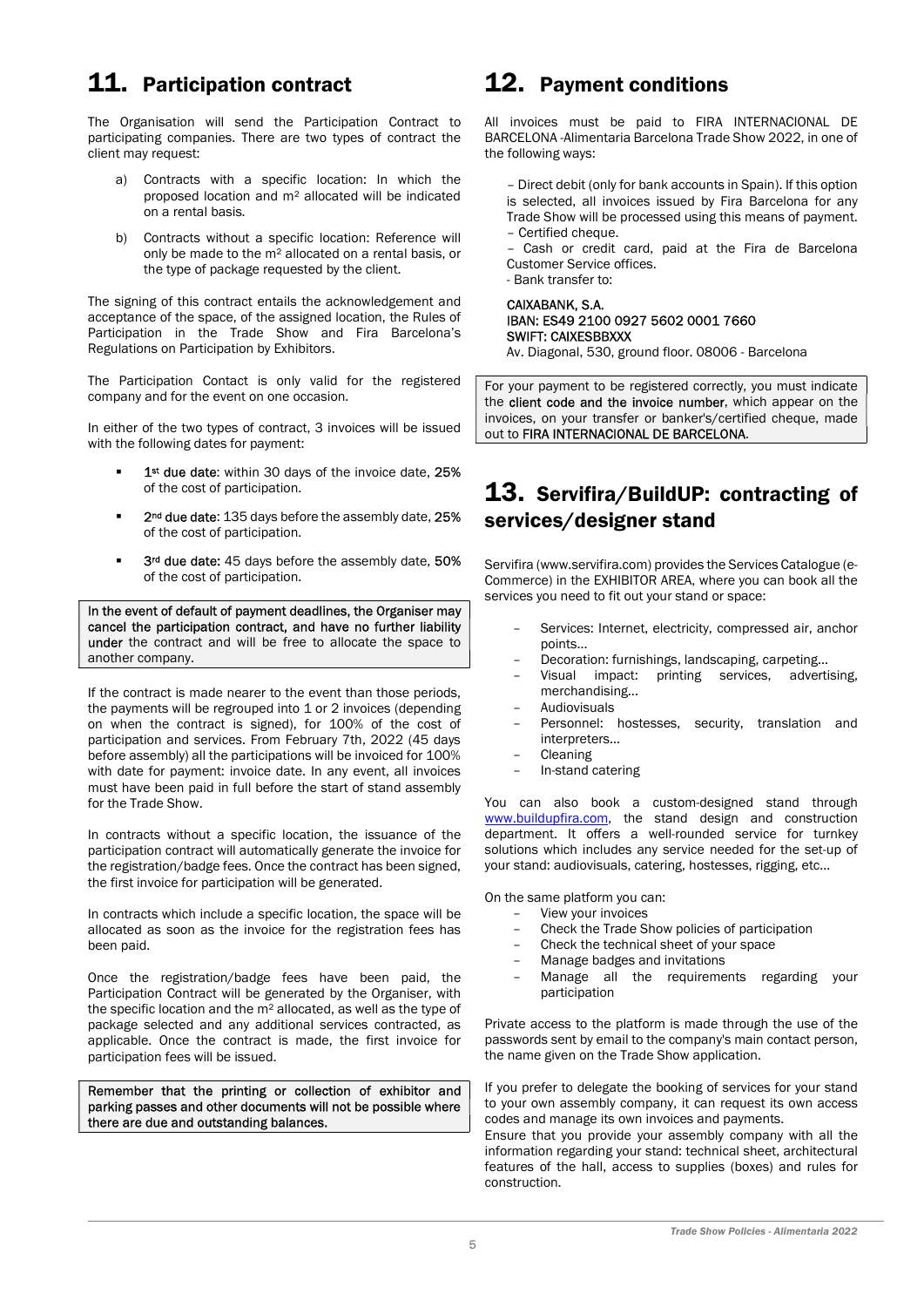Telephone support: (+34) 93 233 20 00 Email: Alimentaria.servifira@firabarcelona.com

Timings: Allow enough time for the contracting of services, checking invoicing data and sending any technical specification for your space and/or design. If you place orders before March 17th 2022, you can ensure the availability of services and enjoy reductions of up to 30%.

The general delivery of the stand package will be made 48 hours before the start of the Trade Show. The general delivery of the services will be carried out during the whole period of assembly (the furniture the last two days)\*. If special delivery conditions are required, please contact Servifira.

Management of incidents during assembly: Incident management during assembly: contact the customer service department closest to your location.

All the material of the stand is on hire, so it must be returned in the same condition in which it was delivered. All graphics or signs installed by the Exhibitor must be removed on the last day of the Trade Show days. In the event that they have not been withdrawn, the Organisation has the right to invoice the Exhibitor for any removal costs.

## 14. Change of location

In the interests of the event, the Organiser may change the space booked by the Exhibitor within the Trade Show venue for the Trade Show and the Exhibitor will not be entitled to a refund in consequence. The exchange, transfer or sublease of the rented space to third parties is expressly prohibited.

If, for any reason beyond the Organiser's control, it is unable to provide the Exhibitor with the reserved space and another of similar characteristics or of a smaller size is allocated within the same premises, the Exhibitor will be refunded the amount corresponding to the difference between what was paid for the booked space and the cost of the space finally allocated, and the Exhibitor being entitled to any compensation, and waives the right to make any claim in that regard. To this end, all parties must formalise the corresponding Annex to the Participation Contract.

If, for any reason beyond the Organiser's control, including the existence of construction or maintenance activities within the Trade Show venue in which the event is to take place, it proves impossible to hold the event at any of the Halls of the venue, the Organiser may change the location of the event, transferring it to its other venues and any participation contracts signed before this date will be of no further effect and will be treated as terminated.

Notwithstanding the above, the Organiser will maintain all customers as Exhibitors except where they state in writing that they do not wish to participate in the event in its new location. Any amount paid by continuing Exhibitors until that time will be applied to the new contracts made.

If written notice is received from an Exhibitor stating its intention not to participate in the event at its new location, Fira Barcelona will refund the amounts paid by that Exhibitor under the participation contract and the Exhibitor will not be entitled to any compensation as a result and waives the right to make any claim in that regard.

The participation contract between the parties will be automatically cancelled as soon as the notification from the Exhibitor is received.

## 15. Change of surface area

Should the Exhibitor ask for a reduction in space, they will lose their right to the entire previously contracted space, although they may request a new location within the available spaces. Should the Exhibitor request an increase in space, the Organiser will fulfil their request providing that additional space is still available. In either case, a new contract for the space must be made between the Organiser and the Exhibitor. In the event that no additional space is available, the existing contract may not be changed.

In the event of choice of location in a central aisle end and need for additional space, the customer must purchase adjacent areas behind it and not sideways to extend the central aisle.

### 16. Cancellation of participation by the Exhibitor

Exhibitors may cancel their participation in **Alimentaria** Barcelona 2022 PROVIDED IT IS in writing by any means that provides proof of delivery and receipt of the notice. Once the notice has been verified, the Organiser will cancel the Exhibitor's account and issue a detailed account of the invoices for participation and services.

a) a) If cancellation takes place before 9th November 2021 (135 days before assembly) any payments made will be returned to the Exhibitor, with the exception of the amounts in respect of services provided up to that date. Registration fees will not be refunded under any circumstances

b) If cancellation takes place between 10th November 2021 (134 days before assembly) and 7<sup>th</sup> February 2022 (45 days before assembly), the Exhibitor must pay 100% of the invoiced outstanding amounts, as a penalty for having cancelled its participation.

c) If the cancellation takes place from  $8<sup>th</sup>$  February, 2022 (44 days before assembly) the penalty will be 100% of the final cost. Registration fees will not be refunded under any circumstances.

Should the Exhibitor fail to make any payment before the start of assembly or should it fail to occupy the space booked, the Organiser may transfer the space or stand to a third party and will not be obliged to pay any compensation or refund any fees paid for the use of the space.

However, if as a consequence of COVID'19, the exhibiting company cannot attend the event, due to the restrictions adopted by the authorities of its country of origin and/or destination, the following procedure will be followed:

- If the notification is sent before 9<sup>th</sup> November 2021 (more than 135 days before assembly starts) the amounts paid by the exhibitor up to that point will be refunded, except for the registration fee.
- If the notification is sent after the above-mentioned date, the Organization will keep as a deposit for the next edition of the Event, the amounts paid up to that point corresponding to its participation.

Regarding the contracted services, in case of cancellation of participation, the provisions of the Terms and Conditions established in: http://www.servifira.com/online-catalogue

This clause will not apply to the terms set out in clause 17.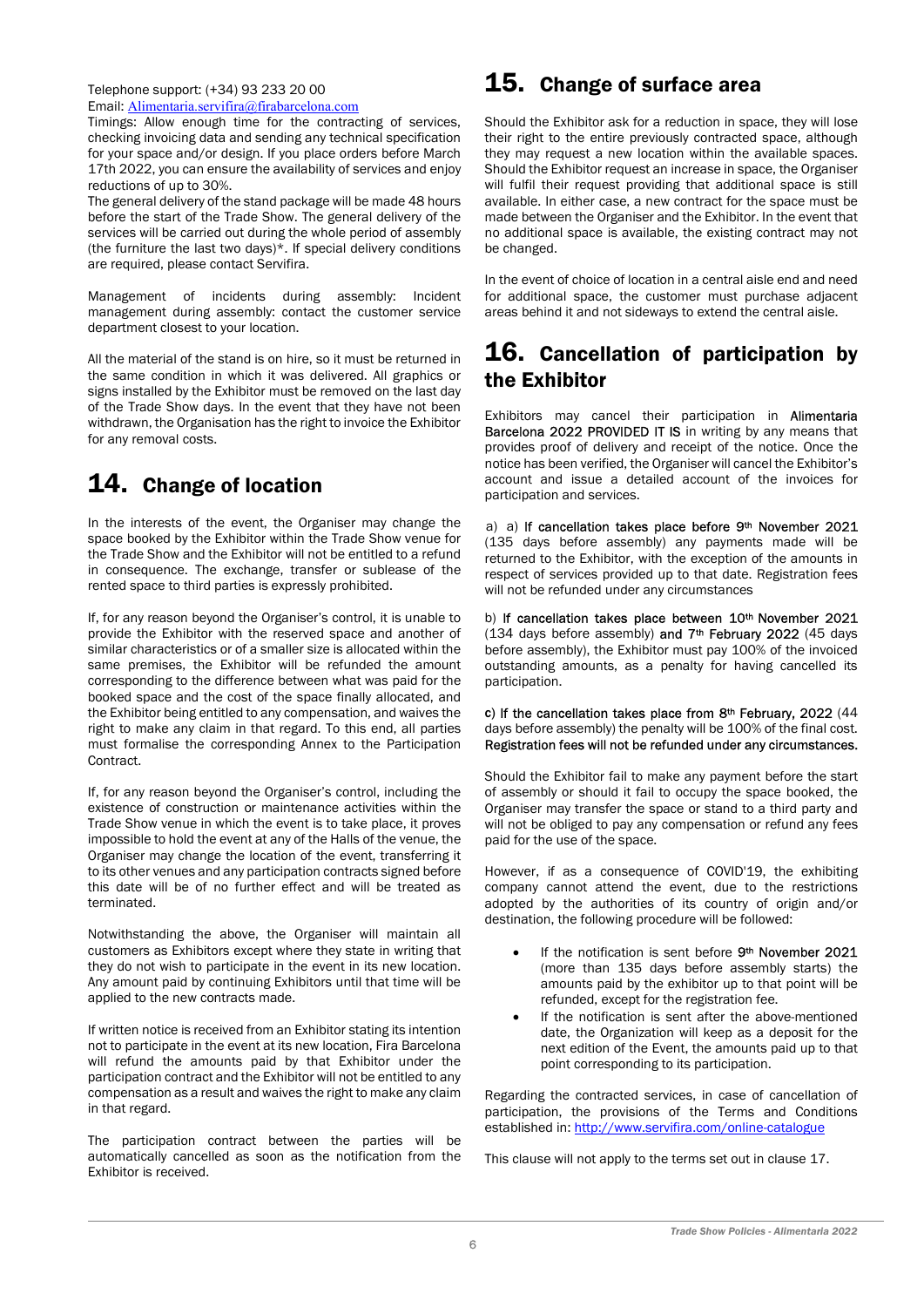## 17. Force majeure

Fira de Barcelona reserves the right to reduce or increase the duration of a certain event, as well as to delay build-up, holding of the event and breakdown as long as special circumstances so require or due to causes of Force Majeure. These circumstances do not involve the cancellation of the participation contract, neither do they constitute sufficient grounds for damages.

If, as a consequence of COVID'19 or any of the limitations generated by it, it was impossible to hold the Event on its scheduled dates, the exhibitor, as long as he does not want to maintain his participation in the new dates, will have the right to be refunded in regards with the amounts he has paid for his participation, including the registration fees. Regarding the contracted services, and whenever the exhibitor does not want to maintain his contract for the new dates of the Event, the Organization will return to the exhibitor the amount charged for this concept, after deduction of the incurred costs, duly justified. In no case will the exhibitor have the right to claim any compensation for damages.

## 18. Dress Code at the Event

The staff present in the stands must be dressed appropriately for the function they perform in each case. It will not be possible to use clothes or accessories that involve the objectification of the person or that may offend other exhibitors or attendees for ethnic, religious, sexual, political or social reasons.

It is the exhibitors' responsibility to ensure that all the staff present at their stand (whether they are the direct employees of the exhibitor or employees of their suppliers) are dressed professionally and appropriately. If any transgression of this rule occurs, and being the decision adopted by the Organization unappealable in this respect, the staff will have to leave the venue.

## 19. Health& Safety Measures

According to the recommendations and standards established by the World Health Organization and/or by the national authorities for the control of diseases with an infection risk, including epidemics and/or pandemics, the exhibitor agrees to strictly comply with the protocols implemented by the Organizer at all times for the health and safety guarantee at its events. The protocols are accessible on the event's website.

### 20. Commercial transactions (regulations regarding sales)

The direct sale of articles to be taken from stands during the course of the Trade Show is not allowed.

However, exceptionally, Exhibitors in the Food Truck and Gastrobooks category will be allowed to sell products directly.

Any exceptions will be subject to the Law affecting Trade Shows and its implementing Regulations.

### 21. Regulation on prize draws or games of chance

Any prize draws or contests Exhibitors wish to hold require prior authorisation by the Organiser.

In any event, any prize draw, lottery or game of chance requires prior authorisation from the Directorate-General for Gambling and Performance and is subject to the Regulations on Raffles, lotteries and games of chance and any other applicable law.

## 22. Acceptable sound levels

For the benefit of other Exhibitors, please restrict as much as possible demonstrations that produce noise while the Trade Show days.

Maximum permitted noise level.

All product demonstrations that may produce noise inside the halls during Trade Show days opening hours will be limited to the maximum permitted noise volume of three (3) dB above the background level. In any event, the maximum permissible noise level in the exhibition zone must never exceed sixty (60) dB.

If the permitted noise level is exceeded, Fira de Barcelona will require the customer to reduce it to appropriate levels.

The Organiser may restrict demonstrations which breach these requirements.

## 23. Rules for visiting the Trade Show

As an exhibitor, you should be aware of and promote the following restrictions on visitors to the show with the aim of guaranteeing a high level of quality and professionalism throughout.

Access to the Show implies the automatic acceptance of the following rules and acceptance of the return and cancellation policy of Fira de Barcelona:

- Access to the Alimentaria Barcelona trade fair is exclusively for professionals from the agri-food, beverage and Food Service sector, which includes the production, distribution and marketing of all types of products in these sectors.
- Visitors under 18 years of age (alone or accompanied) are not permitted.
- Notwithstanding the above, professional exhibitor workers who are under 18, may enter the trade fair in order to carry out their professional activity. However, the sale and consumption of alcohol to minors under the age of 18 is strictly prohibited.
- Exceptionally, and only while the event is being held, the Organisation will allow the entry of breastfeeding women with babies of up to one (1) year of age, in order to facilitate the work-life balance of women working in the sector.
- Registration/badge is individual and non-transferable, and it will be obligatory to have the badge always available. In case of any incident related to the badge, the attendee must go to the registration front desk (with the corresponding identification) in order to have their badge resent.